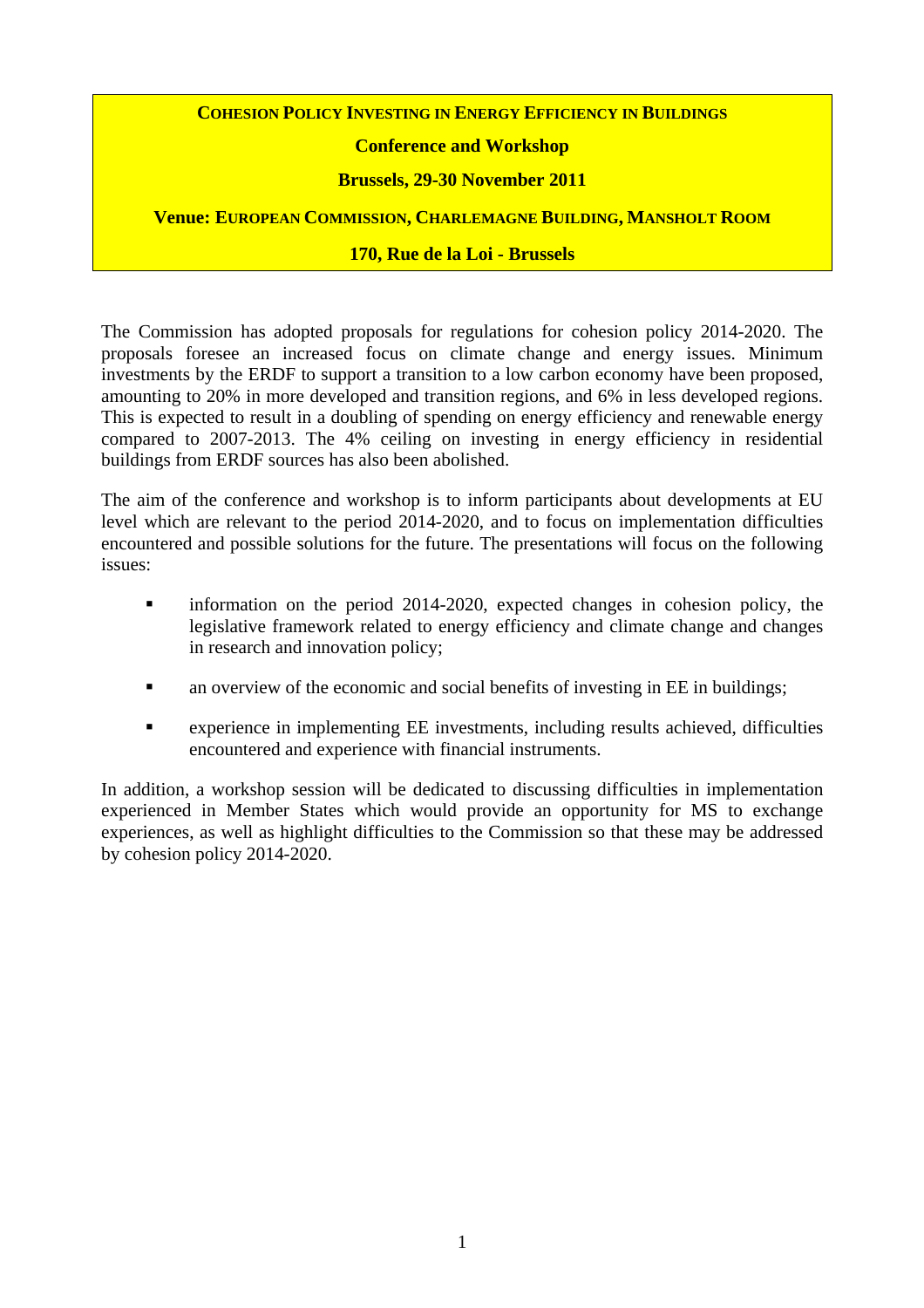# **COHESION POLICY INVESTING IN ENERGY EFFICIENCY IN BUILDINGS**

## **29-30 November 2011**

### **AGENDA**

#### **Day 1**

## **9:00-9:30 Registration of participants, coffee**

#### **9:30-10:20 Introduction**

Cohesion policy 2014-2020 and energy efficiency in buildings *(Peter Berkowitz, Head of Unit, DG REGIO)*

Proposed legislation on EE in buildings and centrally managed funding options for energy efficiency 2014-2020 *(Paul Hodson, Head of Unit, DG ENER)*

Energy efficiency in buildings: Investing in Europe's climate and energy security *(Torsten Wöllert, Head of Unit, DG CLIMA)*

Social housing and future cohesion policy *(Vit Vanicek, President, CECODHAS Housing Europe)*

# **10:20-12:30 Session 1 – Social and economic benefits of investing in energy efficiency in buildings** *(Chair: Tudor Constantinescu, Acting Director and Principal Adviser, DG ENER)*

Social and economic benefits of investing in energy efficiency – summary of IA of EPB Directive and the proposed Energy Efficiency Directive *(Gergana Miladinova, Policy Officer, DG ENER)*

Energy poverty in the UK *(Brenda Boardman, University of Oxford)*

Energy poverty in the EU *(Stefan Bouzarovski, University of Birmingham)*

Economic effects of investing in energy efficiency in buildings using the BEAM model *(Thomas Boermans, Ecofys)*

Case study – Economic recovery with energy efficiency in buildings in France *(Carine Puyol, Union sociale pour l'habitat)*

**12:30-13:30 Lunch** *(Foyer, 1st floor)*

## **13:30-15:30 Session 2 – Financial instruments for energy efficiency investments** *(Chair: Antonio Goncalves, Acting Head of Unit, DG REGIO)*

Financial instruments in energy efficiency in housing – Experience to date with JESSICA and cohesion policy 2014-2020 *(Björn Gabriel, DG REGIO)*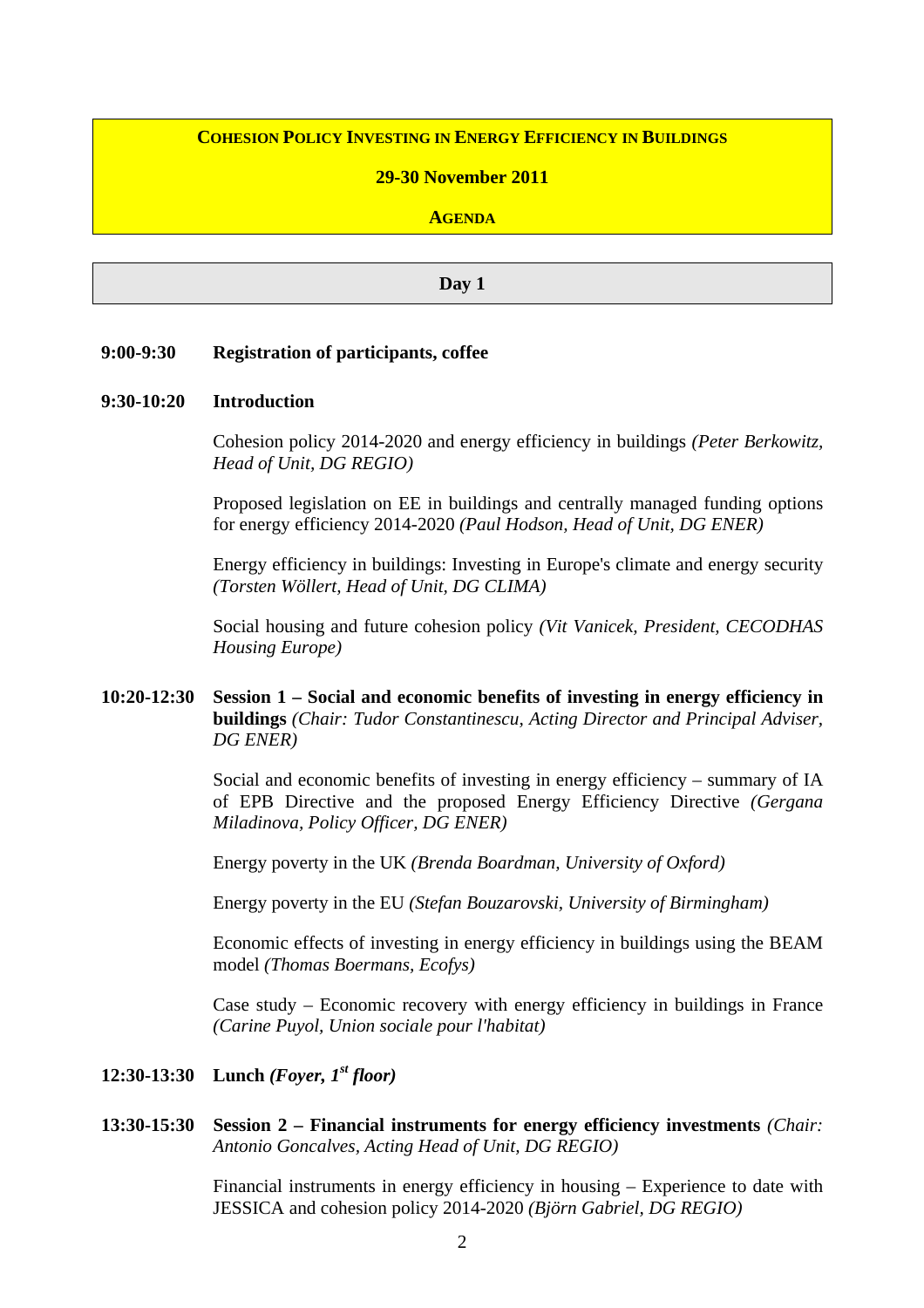Financial instruments for energy efficiency in housing *(Cordula Glitzner, KfW)* 

KredEx in Estonia *(Mirja Adler, KredEx, Estonia)*

London Green Fund *(Frank Lee, EIB)*

Financial instrument in Greece *(Nikos Kleniatis, Ministry of Environment, Energy, Climate change, Greece)*

## **15:30-16:00 Coffee**

## **16:00-18:00 Session 3 – Energy efficiency and innovation** *(Chair: Maud Skaringer, DG REGIO)*

Research programmes of DG RTD 2007-2013 and Horizon 2020 *(Patrice Millet, DG RTD)*

EU projects facilitating the use of Structural funds for energy efficiency - Powerhouse Europe, CLEARSUPPORT, SF-Energy Invest, E4C, PROMOSCENE *(Gordon Sutherland, EACI)*

Green Building Cluster in Lower Austria *(Alois Geißlhofer, Cluster Manager, Regional Government of Lower Austria)*